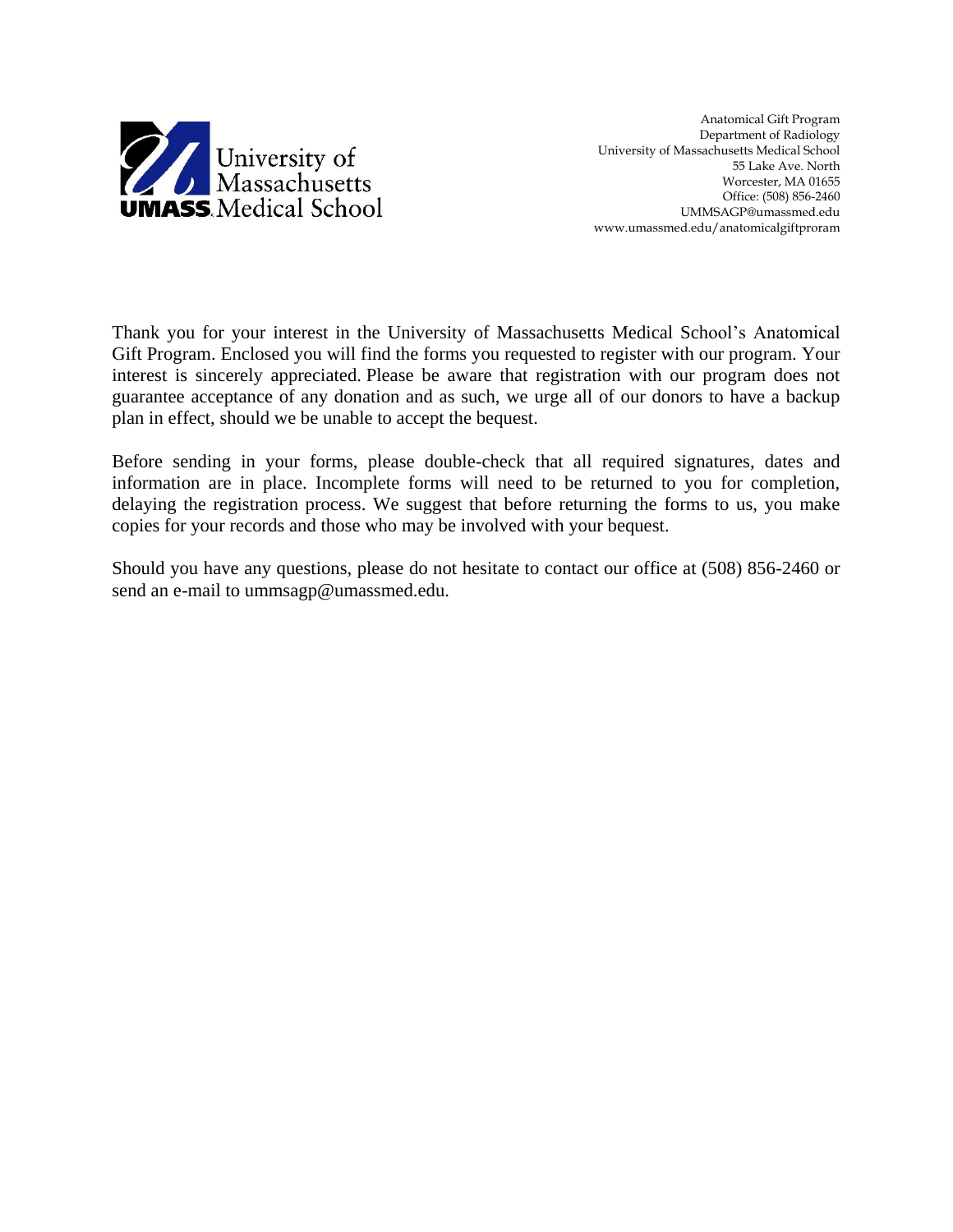

| <b>General Instructions</b>               | $2 - 3$          |
|-------------------------------------------|------------------|
| <b>HIPAA and Privacy Act Notification</b> | $\boldsymbol{4}$ |
| <b>Instrument of Anatomical Gift</b>      | $5-8$            |
| <b>Donor Information Sheet</b>            | 9                |
| <b>Change of Statistical Information</b>  | <b>10</b>        |
| <b>Health History Questionnaire</b>       | $11 - 13$        |
| <b>Frequently Asked Questions</b>         | 14-17            |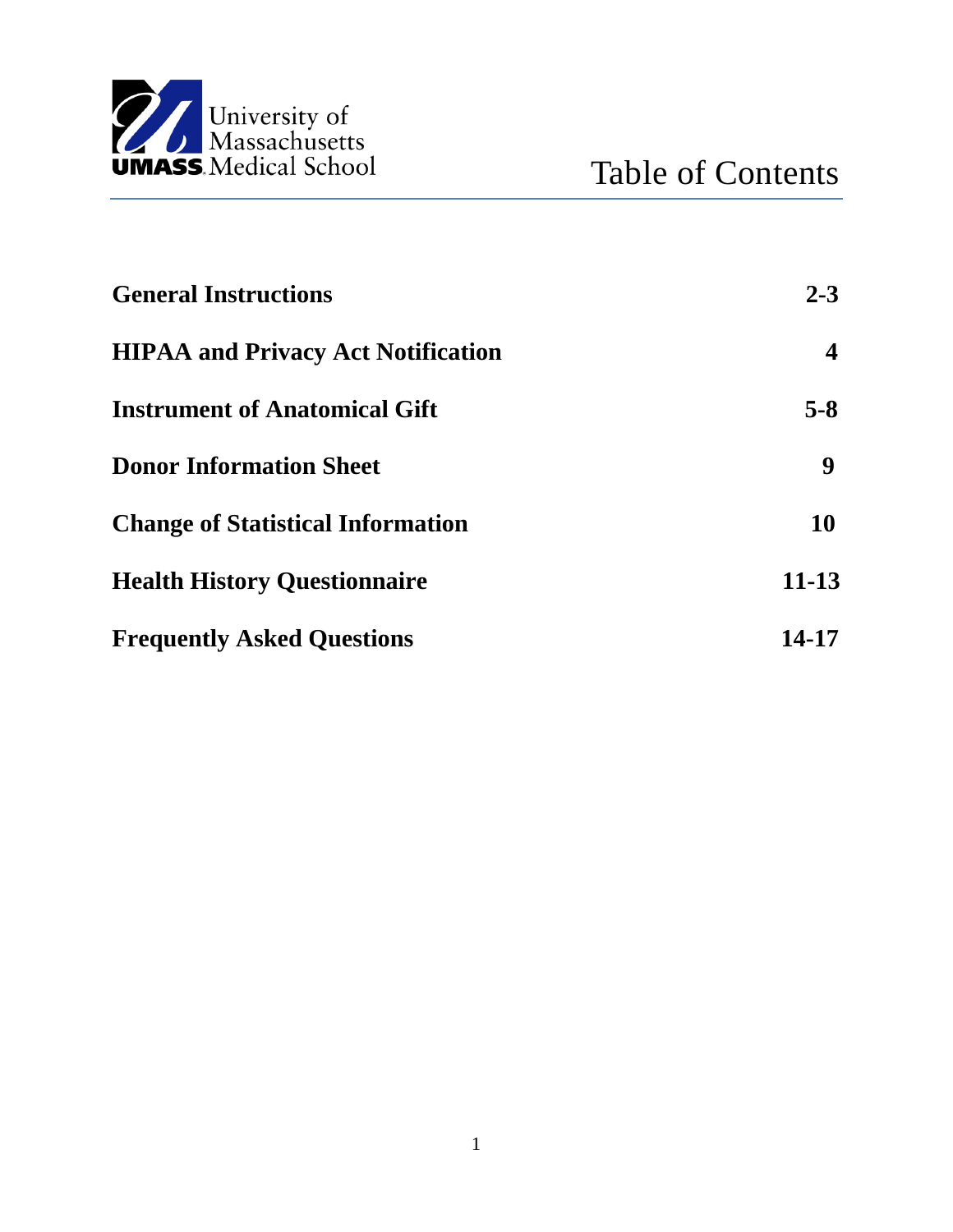

After you have voluntarily decided to make an anatomical gift donation to the University of Massachusetts Medical School (UMMS), you must register your decision by completing and returning the three (3) attached forms:

## **1. Instrument of Anatomical Gift**

- a. Please complete the "Instrument of Anatomical Gift" form in its entirety, sign it where indicated, and have it signed by two (2) witnesses.
- b. Return the **ORIGINAL** signed and witnessed Instrument of Anatomical Gift (a photocopy is not acceptable) to UMMS at the address below:

Anatomical Gift Program Department of Radiology University of Massachusetts Medical School 55 Lake Ave. North Worcester, MA 01655

c. We encourage you to make two (2) photocopies of the completed and signed Instrument of Anatomical Gift form. One copy should be retained for your personal records, and one copy should be retained by your NEXT OF KIN or EXECUTOR of your WILL.

#### **2. Donor Information Sheet**

The information provided by you in the "Donor Information Sheet" will be used by the funeral home to complete and process the death certificate with the Health Department and the Commonwealth of Massachusetts. A death certificate may be obtained by making arrangements with the town/city hall where the death occurred.

#### **3. Worksheet for Medical and Social History**

Following UMMS' receipt and review of these three (3) fully completed and signed forms, UMMS will decide whether to enter you as a registered donor, and if so, UMMS will send you an acknowledgement letter along with a donor information card. At the time of your passing, most, **but not all** donors are accepted. The qualification process includes but is not limited to careful review of potential donors who have died of infectious diseases, who are emaciated or obese, who have had amputations or recent surgery, whose final illness has destroyed or altered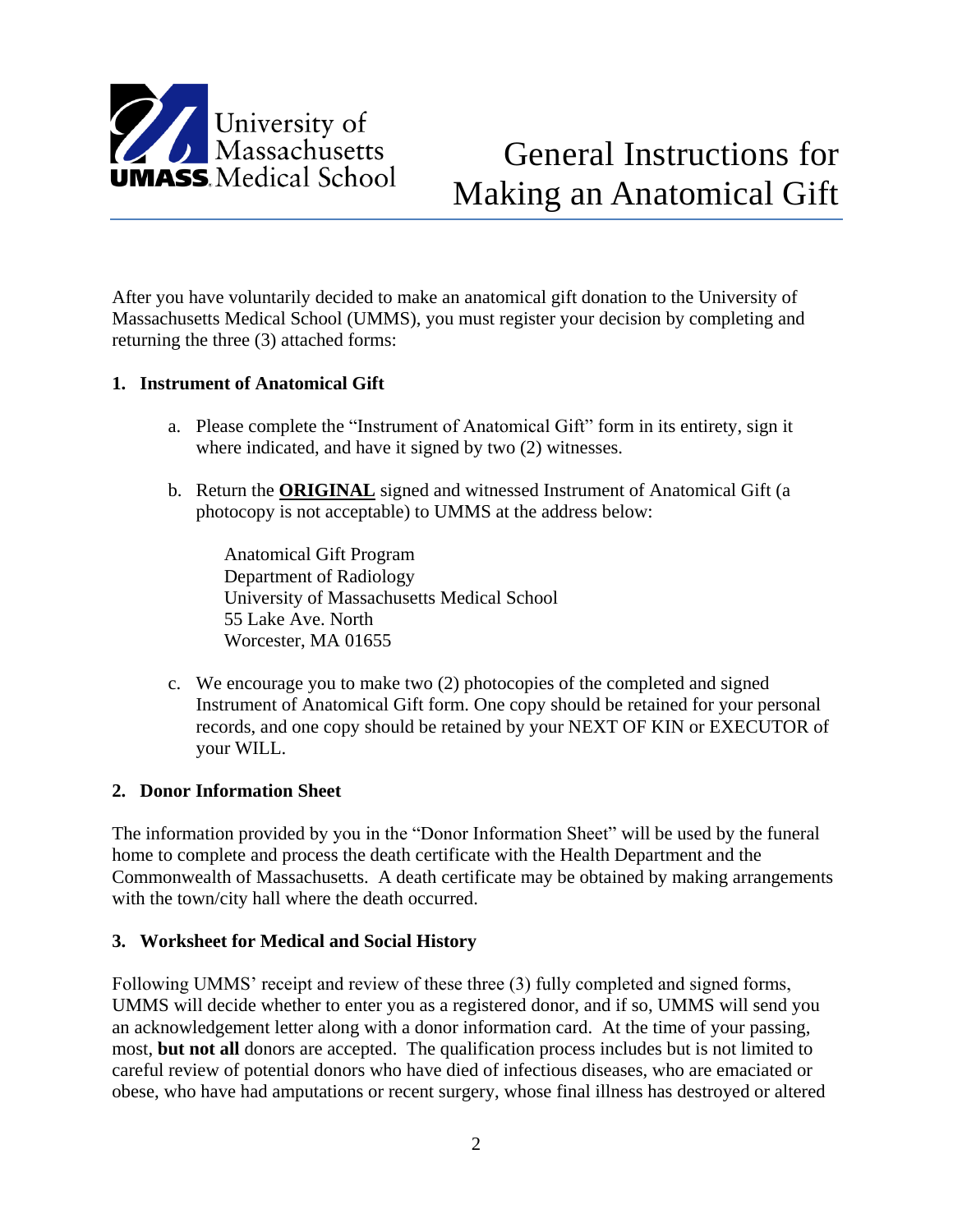their anatomy significantly, or who have died under circumstances that require investigations by the police or medical authorities. In this regard, acceptance of your anatomical gift at the time of your passing is absolutely contingent upon a decision solely by UMMS. **Accordingly, all donors are urged to make alternative arrangements in the event that a gift is not accepted.**

In addition to the above-described three (3) forms that must be completed by you and returned to UMMS, we also provide you with a "**HIPAA and Privacy Act Notification"**, which provides you with a summary of the laws and rules pertaining to your rights regarding the use and access of your personal information. Further, please retain the "**Change of Statistical Information"** form to be completed by you and returned to UMMS **if** your personal information changes.

Please inform your next-of-kin and/or Executor of your Will that UMMS will be glad to assist them at the time of your passing. If you or they have any questions, please feel free to call the Anatomical Gift Program at (508) 856-2460. All information provided will remain confidential to the extent permitted by law.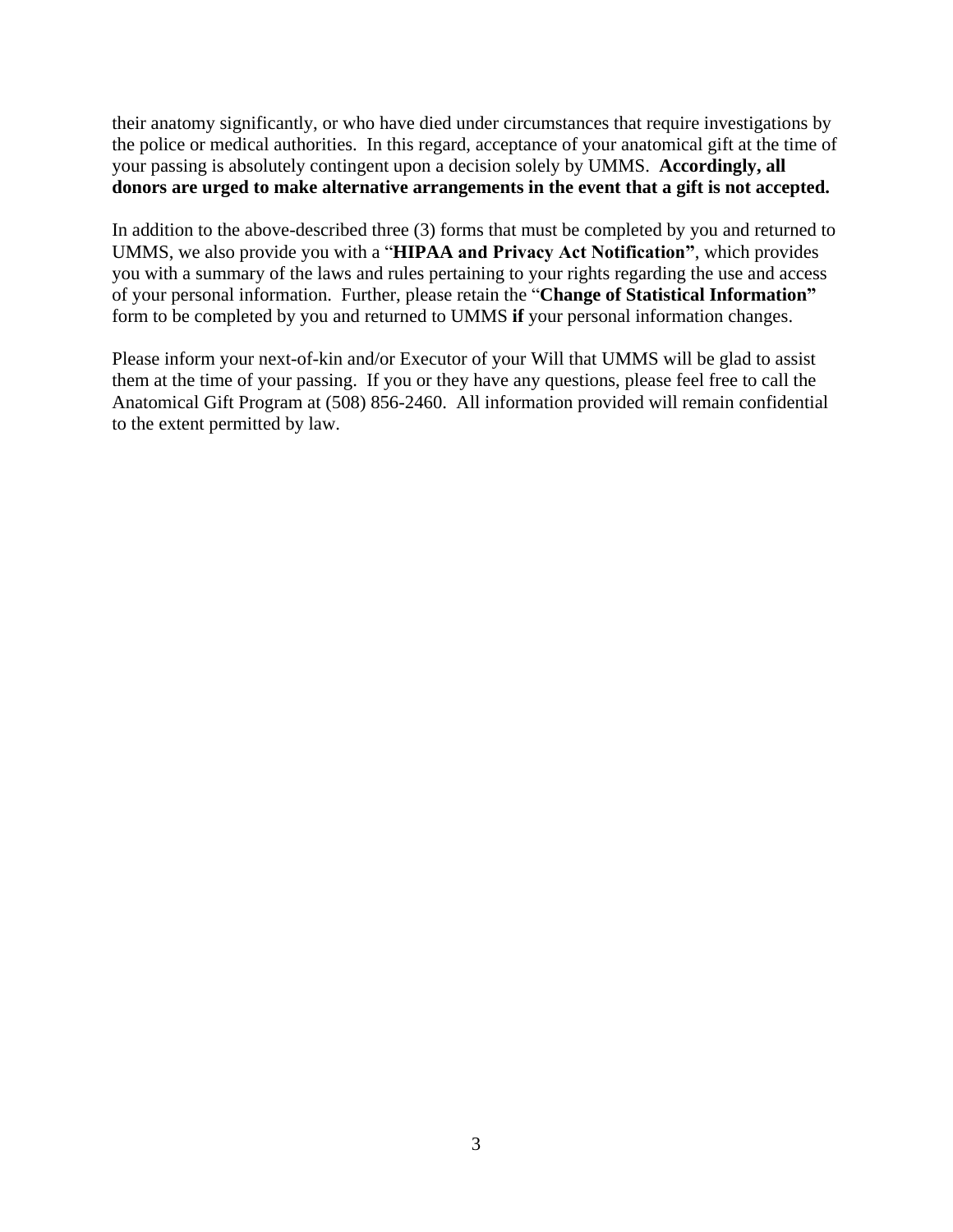

# HIPAA and Privacy Act Notification

## **HIPAA**

The Department of Health and Human Services (HHS) issued the Standard for Privacy of Individually Identifiable Health Information (the Privacy rule) under the Health Insurance Portability and Accountability Act of 1996 (HIPAA) to provide the first comprehensive federal protection for the privacy of personal health information.

Under HIPAA, we need authorization to obtain medical record information from the health care provider at the time of death of an UMass donor. It is the responsibility of the donor's next-ofkin to authorize the release form with the necessary provider; i.e. hospital, nursing home, hospice facility. The principle purpose for the health information is to obtain information necessary to determine acceptance of a body for the UMMS Anatomical Gift Program at the time of death of a donor.

## **Privacy Act Notification**

The Privacy Rule permits covered entities to disclose Protected Health Information (PHI), without authorization, to public health authorities or other entities that are legally authorized to receive such reports for the purpose of preventing or controlling disease, injury, or disability. This includes that reporting of disease or injuring and reporting vital event records, such as births and deaths (Reference 45 Code of Federal Regulations (CFR) Section 164.512).

Pursuant to the Federal Privacy act of 1974, you are hereby notified that disclosure of your social security number is mandatory. Disclosure of the social security number is required pursuant to the regulations of the State Registrar of Vital Statistics. The social security number is used to verify your identity and to provide information necessary for filing a death certificate.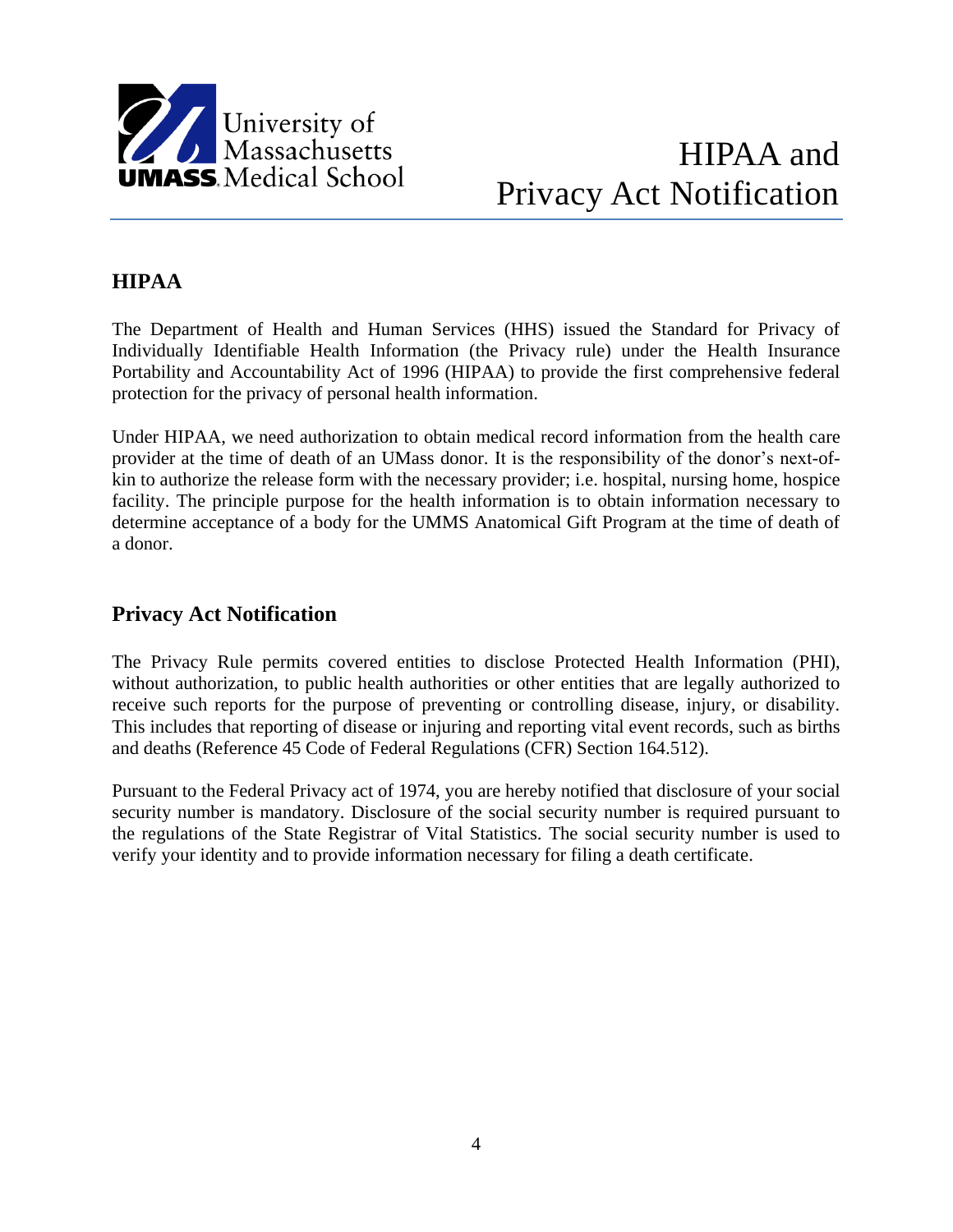

## **INSTRUMENT OF ANATOMICAL GIFT**

## **CONSENT AND AUTHORIZATION, DISPOSITION AND DECLARATION AS TO REMAINS FOR AN ANATOMICAL GIFT DONATION**

## **I. CONSENT AND AUTHORIZATION**

BEING AGE EIGHTEEN (18) YEARS OR OVER, AND OF SOUND MIND AND UNDER NO DURESS OR COERCION, I HEREBY VOLUNTARILY OFFER AS AN UNRESTRICTED GIFT MY BODY, AFTER DEATH, FOR EDUCATION, RESEARCH AND THE ADVANCEMENT OF SCIENCE TO:

University of Massachusetts Medical School Anatomical Gift Program Department of Radiology 55 Lake Ave. North Worcester, MA 01655

I understand that upon my death, my decision to donate my body to the University of Massachusetts Medical School ("UMMS") will become irrevocable. However, at any time before my death, I may revoke my offer to donate my body by informing UMMS in writing. I further understand that after my death this donation cannot be revoked by my next-of-kin without an order by a court of law. By signing this consent and authorization, I intend for UMMS to have the exclusive right to (i) control the use of my body for medical education, research and/or the advancement of science; and (ii) authorize the disposition of my body upon death.

The approval of my next-of-kin is not necessary to make this gift legally effective and enforceable, however, I do hereby direct my next-of-kin and any other person legally responsible for my remains to cooperate with UMMS to carry out my wishes as set forth herein.

I understand that NO AUTOPSY should be performed and NO EMBALMING should be done upon my death. However, after acceptance of the donation, UMMS may embalm and/or perform dissection for the purposes of education and/or research.

I further understand that UMMS reserves the right, at any time, to decline my anatomical gift for any reason, and that acceptance of my body is in the sole and exclusive discretion of UMMS at the time of my death. For this reason, I understand I should have alternative arrangements for the private interment or cremation of my body if UMMS declines my offer to be a donor.

Immediately following my passing, my next of kin and/or Executor under my Will shall instruct a medical professional to contact UMMS to initiate the acceptance of my anatomical gift. If UMMS agrees to accept this gift, UMMS shall notify a UMMS contracted funeral director to initiate the transportation of my body to UMMS.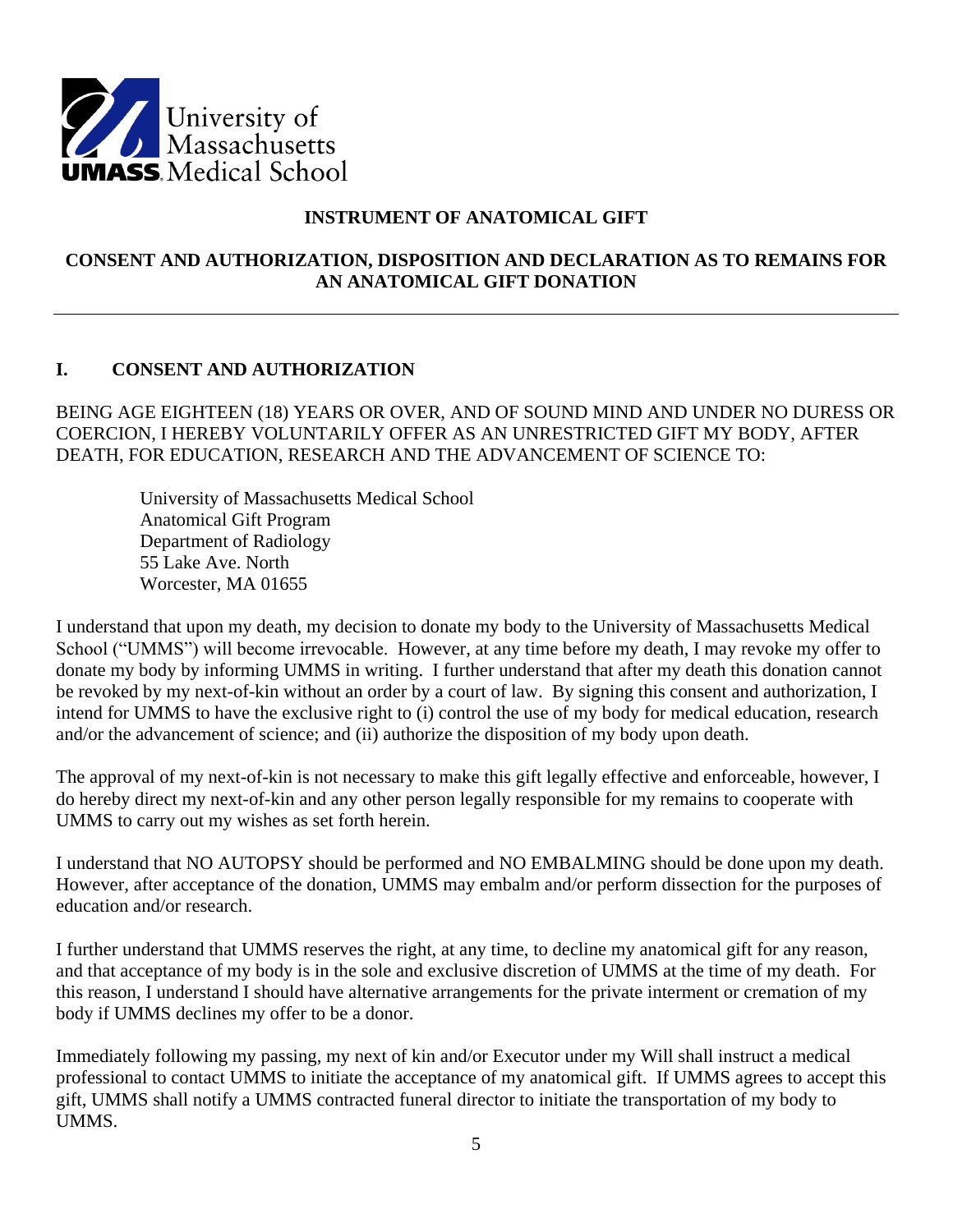## **I UNDERSTAND THAT TRANSPORTATION OF MY BODY TO UMMS MUST OCCUR WITHIN 24 HOURS OF THE TIME OF MY DEATH, UNLESS SPECIFIC EXEMPTION IS GRANTED BY UMMS. FOR THIS REASON, I UNDERSTAND THAT UMMS MUST BE NOTIFIED OF MY DEATH AT ONCE.**

UMMS will pay a contracted funeral director a stipend for the costs of transportation and for obtaining necessary permits. I understand that my next-of-kin or executor will be responsible for any costs charged by the funeral director that exceed those covered by UMMS

I authorize any and all health care providers holding my health information at the time of my death to release my health information to UMMS for the purpose of implementing my donation. In addition, I authorize UMMS to use or disclose my health information as reasonably necessary to effectuate my donation (e.g., funeral personnel and others). I understand that once a health care provider or UMMS discloses my health information to a recipient, neither the health care provider nor UMMS can guarantee that that the recipient will not disclose my health information to a third party.

*How my gift will be used*. I understand that there are many uses to which anatomical gifts may be used in the advancement of science. Upon acceptance of the gift of my body, UMMS may in its sound judgment and sole discretion determine which of these uses my gift will best serve. These uses include:

- 1. Education of medical students at UMMS or another accredited medical school.
- 2. Education of non-physician healthcare workers and students at UMMS or another accredited school of health sciences.
- 3. Training of physicians and surgeons at UMMS or other accredited healthcare institutions.
- 4. Development of medical devices, and therapeutic and diagnostic tools by researchers at UMMS and its scientific partners.
- 5. Other research efforts at UMMS and affiliated institutions.

I also understand that, among these possible uses, items (4) and (5) may involve shared use of my remains by research partners in private corporations, and that this research could result in the development of biomedical products of commercial value.

*How long my gift will be used.* I understand that, UMMS may keep my remains for a period of one to three years before final disposition is made (see below). Occasionally certain anatomic parts (particularly skeletal and nervous system components) may be retained for longer periods of time, even up to ten years. In such cases, at the end of their period of use, those tissues are subject to disposition as described below.

## **II. DISPOSITION**

At the conclusion of the use of my body, which may be up to three years after my death, UMMS will be responsible for the disposition of my remains according to my direction below. If UMMS is not able to carry out my instructions for any reason (including but not limited to my Executor's and/or next of kin's refusal to accept my remains), I understand and agree that UMMS will arrange for my body to be cremated, and I hereby authorize UMMS to arrange for the cremation of my body and burial of my remains at the expense of UMMS in the Pine Hill Cemetery in Tewksbury, Massachusetts, in a UMMS registered grave.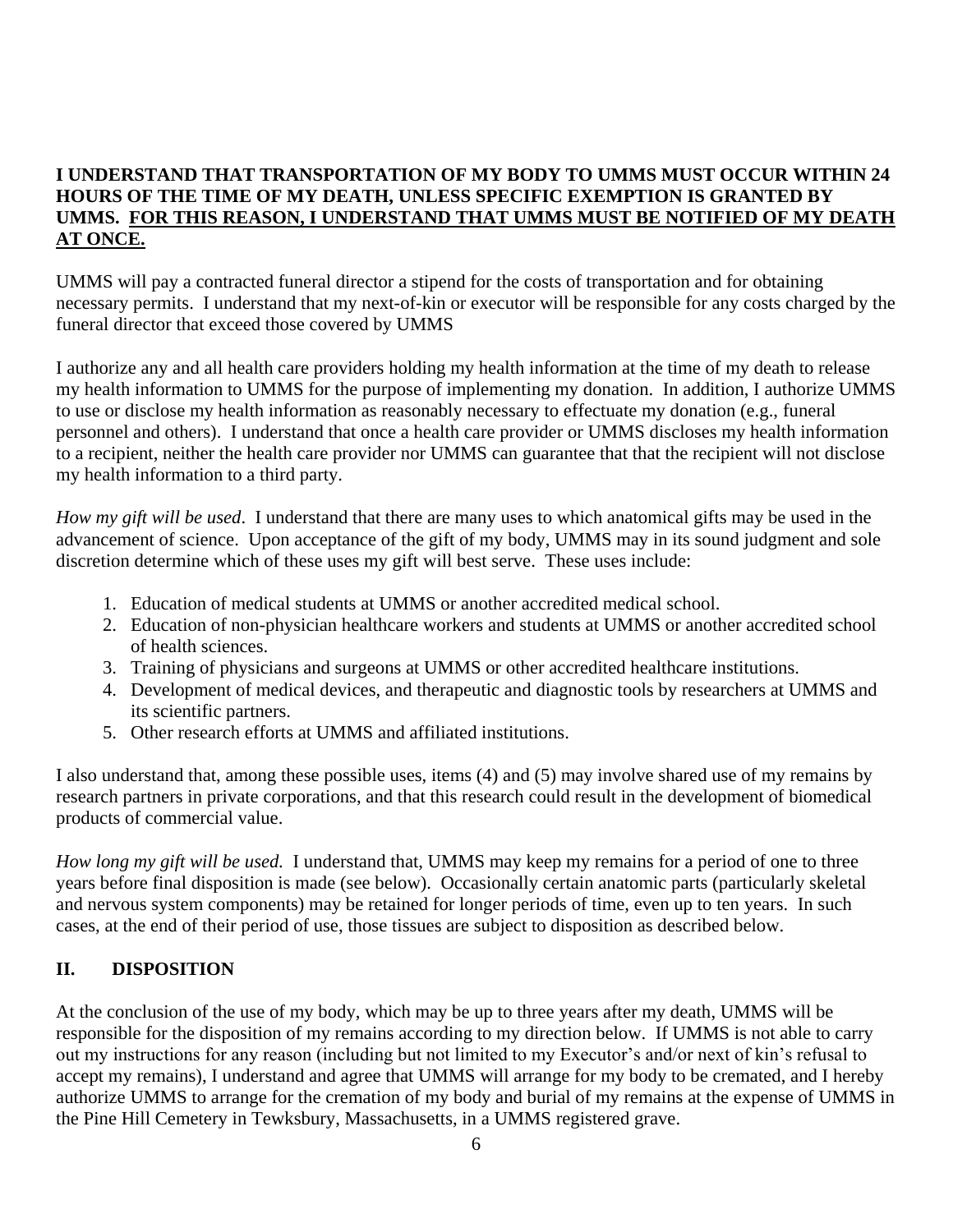At such time as my body is no longer useful for the purposes stated above, UMMS will notify my executor or next of kin for instructions regarding the disposition of my remains. The three options for disposition are listed below and I have indicated with a check mark and my initials my **single** choice:

- **Cremate my body and release my cremated remains to my executor or next of kin for private burial at the expense of my estate.**
- **Cremate my body and bury my remains at the expense of UMMS in the Pine Hill Cemetery in Tewksbury, Massachusetts, in a registered grave.**
- **Not cremate my body and release my remains to my executor or next-of-kin for private burial at the expense of my estate.**

I understand that if my remains are not claimed within 60 days following notification, or attempted notification, of my designee, they will be cremated and buried at UMMS' expense at the Pine Hill Cemetery in Tewksbury, Massachusetts.

I also understand that my remains or cremains returned for disposition may not include tissues that are being retained longer for ongoing medical research or educational purposes. In those instances, at the conclusion of their use the retained tissues will be cremated and buried at the Pine Hill site as described above.

I understand that this is a legal document signed by me in accordance with the Massachusetts Anatomical Gift Act, M.G.L. ch. 113 §§ 7-14, and the Uniform Anatomical Gift Act. I understand that this consent and authorization will remain in effect unless I provide a written notice of revocation to UMMS. The revocation will be effective immediately upon UMMS' receipt of my written notice.

Having read this instrument and gift in full, and understanding its content and effect, and having had the opportunity to ask questions about this authorization, I hereby sign it, and knowingly and voluntarily consent to and authorize the actions described herein, in the presence of the listed witnesses.

\_\_\_\_\_\_\_\_\_\_\_\_\_\_\_\_\_\_\_\_\_\_\_\_\_\_\_\_\_\_\_\_\_\_\_\_ \_\_\_\_\_\_\_\_\_\_\_\_\_\_\_\_\_\_\_\_\_\_\_\_\_\_\_\_\_\_\_

**DATED:** \_\_\_\_\_\_\_\_\_\_\_\_\_\_\_\_\_\_\_\_\_\_\_

 $\Box$  Mr.  $\Box$  Ms.  $\Box$  Mrs.  $\Box$  Dr.

Full Name of Donor (Please Print) Signature of Donor

\_\_\_\_\_\_\_\_\_\_\_\_\_\_\_\_\_\_\_\_\_\_\_\_\_\_\_\_\_\_\_

\_\_\_\_\_\_\_\_\_\_\_\_\_\_\_\_\_\_\_\_\_\_\_\_\_\_\_\_\_\_\_\_\_\_\_\_ \_\_\_\_\_\_\_\_\_\_\_\_\_\_\_\_\_\_\_\_\_\_\_\_\_\_\_\_\_\_\_ Mailing Address Social Security Number

City, State, Zip Code Date of Birth

\_\_\_\_\_\_\_\_\_\_\_\_\_\_\_\_\_\_\_\_\_\_\_\_\_\_\_\_\_\_\_\_\_\_\_\_ \_\_\_\_\_\_\_\_\_\_\_\_\_\_\_\_\_\_\_\_\_\_\_\_\_\_\_\_\_\_\_

Telephone Number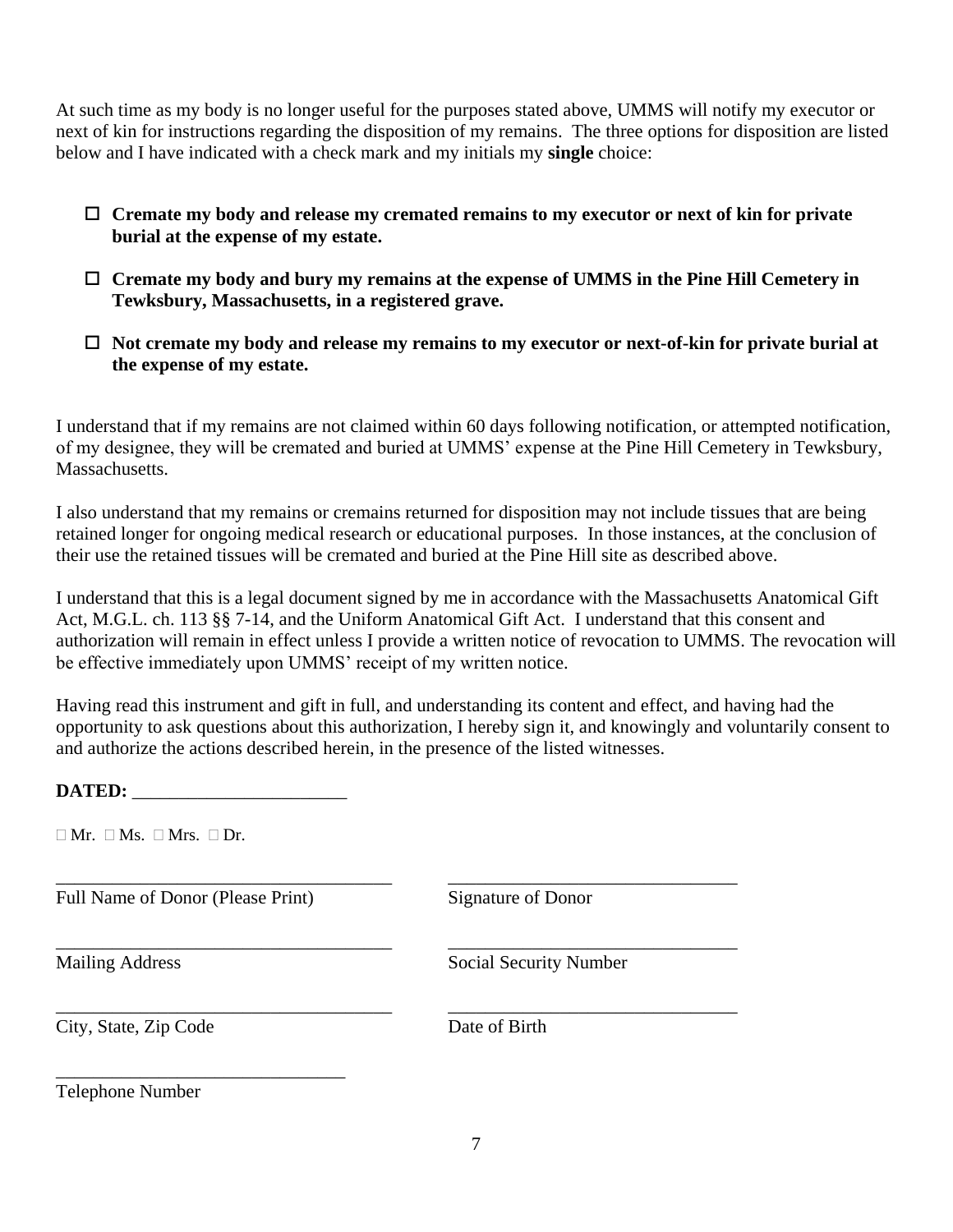### **WITNESS ATTESTATION**

**This consent and authorization to donate must be witnessed by two (2) other parties.**

**If the donor has living next-of-kin at the time this form is signed and they can be contacted, UMMS requests that the form be witnessed by two individuals: one of the donor's next-of-kin as indicated below and one disinterested party. UMMS also requests that, to the extent possible, the witness is the donor's highest priority next of kin.**

**IMPORTANT: Next-of-kin relationship is a legal definition. The order of next-of-kin priority is as follows: (1) current spouse; (2) an adult son or daughter; (3) either parents; (4) an adult brother or sister; (5) a guardian or the person of the decedent at the time of death.**

**We hereby voluntarily sign our names as witnesses to this instrument/gift:**

| Signature of Witness #1      | Signature of Witness #2         |
|------------------------------|---------------------------------|
| Full Name (Please Print)     | <b>Full Name (Please Print)</b> |
| <b>Mailing Address</b>       | <b>Mailing Address</b>          |
| City, State, Zip Code        | City, State, Zip Code           |
| <b>Telephone Number</b>      | <b>Telephone Number</b>         |
| <b>Relationship to Donor</b> | <b>Relationship to Donor</b>    |

## PLEASE PROVIDE THE FOLLOWING ADDITIONAL INFORMATION ABOUT THE EXECUTOR OF YOUR WILL, IF ONE HAS BEEN NAMED:

Full Name (Please Print)

\_\_\_\_\_\_\_\_\_\_\_\_\_\_\_\_\_\_\_\_\_\_\_\_\_\_\_\_\_\_\_

\_\_\_\_\_\_\_\_\_\_\_\_\_\_\_\_\_\_\_\_\_\_\_\_\_\_\_\_\_\_\_

\_\_\_\_\_\_\_\_\_\_\_\_\_\_\_\_\_\_\_\_\_\_\_\_\_\_\_\_\_\_\_

\_\_\_\_\_\_\_\_\_\_\_\_\_\_\_\_\_\_\_\_\_\_\_\_\_\_\_\_\_\_\_

\_\_\_\_\_\_\_\_\_\_\_\_\_\_\_\_\_\_\_\_\_\_\_\_\_\_\_\_\_\_\_

Mailing Address

City, State, Zip Code

Telephone Number

Relationship to Donor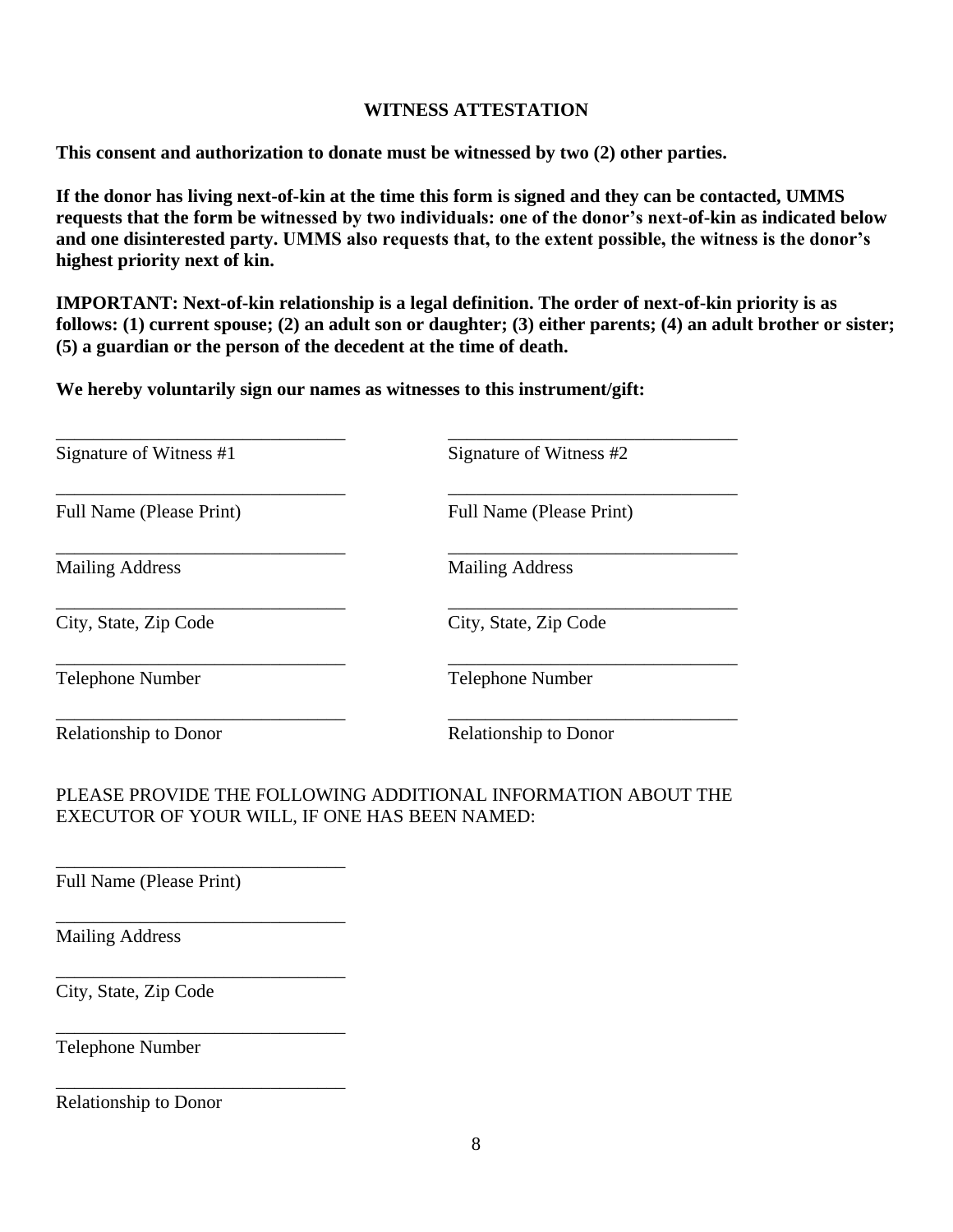

To ensure registration to the Anatomical Gift Program at UMASS Medical School, the following information MUST be completed and returned along with your complete Instrument of Anatomical Gift and Health History Questionnaire.

| (First, Middle, Last)                                                                                                                                                                    |                    |  |
|------------------------------------------------------------------------------------------------------------------------------------------------------------------------------------------|--------------------|--|
|                                                                                                                                                                                          |                    |  |
| (Street and Number, City, State, Zip Code)                                                                                                                                               |                    |  |
|                                                                                                                                                                                          |                    |  |
| Race: $\Box$ White $\Box$ Black $\Box$ Hispanic $\Box$ American Indian                                                                                                                   |                    |  |
|                                                                                                                                                                                          |                    |  |
|                                                                                                                                                                                          |                    |  |
|                                                                                                                                                                                          |                    |  |
| <b>Marital Status:</b> $\Box$ Married $\Box$ Never Married $\Box$ Widowed $\Box$ Divorced                                                                                                |                    |  |
|                                                                                                                                                                                          |                    |  |
| ALL DONORS: This applies to married, separated, divorced, and/or widowed. These are vitals required by the<br>state of MA for filing a death certificate at the time of a donor's death. |                    |  |
| (If retired – previous occupation must be listed) (Industry ex.: If occupation is teacher, industry would be                                                                             |                    |  |
|                                                                                                                                                                                          | <i>education</i> ) |  |
| (Highest Grade Completed)                                                                                                                                                                |                    |  |
| If US War Veteran: Branch: War: War: Rank: Mank:                                                                                                                                         |                    |  |
|                                                                                                                                                                                          |                    |  |
|                                                                                                                                                                                          |                    |  |
|                                                                                                                                                                                          |                    |  |
|                                                                                                                                                                                          |                    |  |
| <b>Mother's Place of Birth:</b>                                                                                                                                                          |                    |  |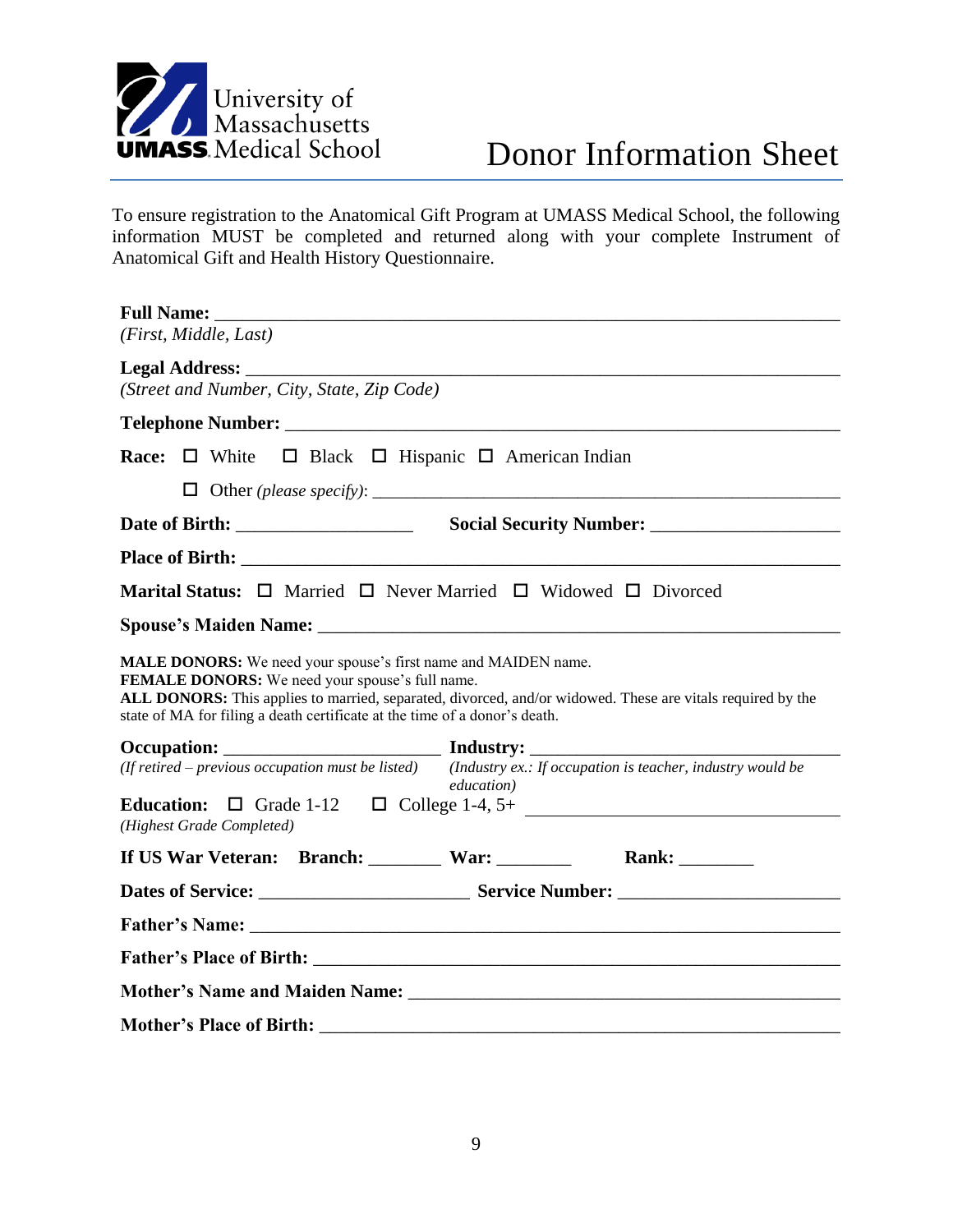

To report a change of address, marital status or other pertinent information, please complete this form and mail it to the University of Massachusetts Medical School Anatomical Gift Program. Accuracy in your reporting changes helps ensure that data will be recorded correctly.

| Donor's Name:                   |                                                                                                                                             |                                                                                                    |
|---------------------------------|---------------------------------------------------------------------------------------------------------------------------------------------|----------------------------------------------------------------------------------------------------|
|                                 | $\Box$ Change in Donor's address                                                                                                            |                                                                                                    |
|                                 |                                                                                                                                             |                                                                                                    |
|                                 |                                                                                                                                             |                                                                                                    |
|                                 |                                                                                                                                             |                                                                                                    |
|                                 |                                                                                                                                             |                                                                                                    |
| $\Box$ Change in Marital Status |                                                                                                                                             | $\Box$ Widowed $\Box$ Married $\Box$ Divorced $\Box$ Re-Married $\Box$ Registered Domestic Partner |
|                                 |                                                                                                                                             |                                                                                                    |
| $\Box$ Other:                   | <u> 1980 - Johann John Stone, markin film yn y brening yn y brening y brening yn y brening y brening yn y brenin</u>                        |                                                                                                    |
|                                 |                                                                                                                                             |                                                                                                    |
|                                 |                                                                                                                                             |                                                                                                    |
|                                 |                                                                                                                                             |                                                                                                    |
| Mail to:                        | Anatomical Gift Program, Department of Radiology<br>University of Massachusetts Medical School<br>55 Lake Ave. North<br>Worcester, MA 01655 |                                                                                                    |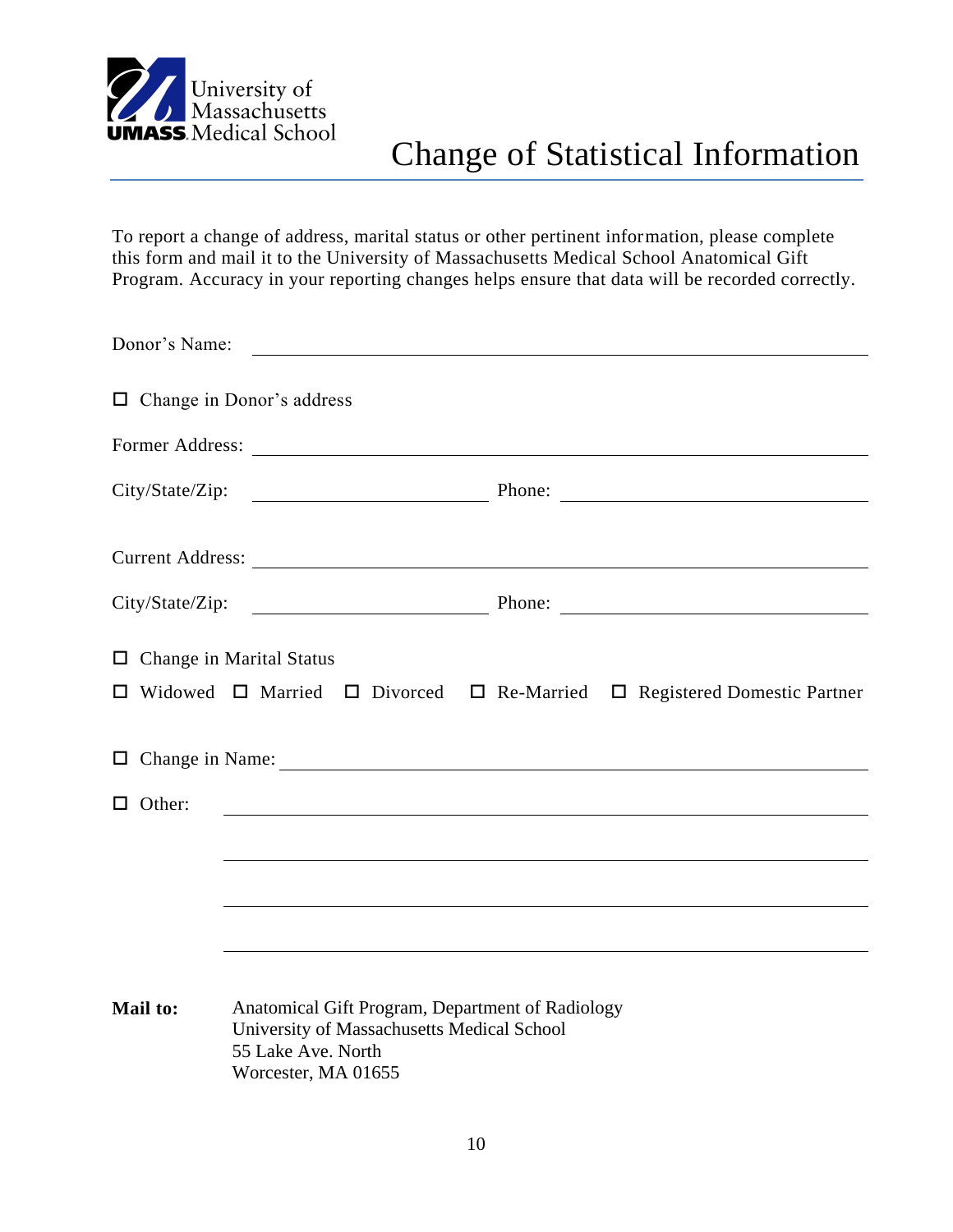

All questions contained in this questionnaire are strictly confidential and will become part of your Anatomical Donation Registration.

| <b>Name</b> (Last, First, M.I.):     |                                            |              |           | $\Box$ M          | $\Box F$                            | DOB:                                            |                |
|--------------------------------------|--------------------------------------------|--------------|-----------|-------------------|-------------------------------------|-------------------------------------------------|----------------|
| <b>Marital Status:</b>               | $\Box$ Single                              | □ Partnered  | □ Married |                   | $\Box$ Separated                    | □ Divorced                                      | $\Box$ Widowed |
|                                      |                                            |              |           |                   |                                     |                                                 |                |
| <b>Current Address:</b>              |                                            |              |           |                   | <b>Telephone:</b>                   |                                                 |                |
| <b>Occupation</b> (even if retired): |                                            |              |           |                   |                                     |                                                 |                |
|                                      | Date:<br><b>Current Height and Weight:</b> |              |           |                   |                                     |                                                 |                |
| PERSONAL HEALTH HISTORY              |                                            |              |           |                   |                                     |                                                 |                |
| 1. Septicemia                        |                                            |              |           |                   |                                     |                                                 |                |
| <b>YES</b>                           | $\Box$ NO                                  | $\Box$ OTHER |           |                   |                                     |                                                 |                |
| 2. Systemic Bacterial Infection      |                                            |              |           |                   |                                     |                                                 |                |
| <b>YES</b><br>$\Box$                 | $\Box$ NO                                  | $\Box$ OTHER |           |                   |                                     |                                                 |                |
| 3. Viral or Fungal Infection         |                                            |              |           |                   |                                     |                                                 |                |
|                                      | YES DNO                                    | $\Box$ OTHER |           |                   |                                     |                                                 |                |
| 4. Connective Tissue Disease         |                                            |              |           |                   |                                     |                                                 |                |
|                                      | YES ONO                                    | $\Box$ OTHER |           |                   |                                     |                                                 |                |
| 5. Auto Immune Disease               |                                            |              |           |                   |                                     |                                                 |                |
| <b>YES</b><br>П                      | $\Box$ NO                                  | $\Box$ OTHER |           |                   |                                     |                                                 |                |
| 6. Rheumatoid Arthritis              |                                            |              |           |                   |                                     |                                                 |                |
| <b>YES</b>                           | $\Box$ NO                                  | $\Box$ OTHER |           |                   |                                     |                                                 |                |
| 7. Cancer                            |                                            |              |           |                   | (select type and date of diagnosis) |                                                 |                |
|                                      | $\Box$ YES $\Box$ NO                       |              |           | $\Box$ Lymphoma   |                                     | $\Box$ Breast                                   |                |
|                                      |                                            |              |           | □ Leukemia        |                                     | $\Box$ Ovarian                                  |                |
|                                      |                                            |              |           | $\Box$ Sarcoma    |                                     | □ Cervical                                      |                |
|                                      |                                            |              |           | $\Box$ Melanoma   |                                     | $\Box$ Lung                                     |                |
|                                      |                                            |              |           | $\Box$ Pancreatic |                                     | $\Box$ Prostate                                 |                |
|                                      |                                            |              |           | Other (specify)   |                                     |                                                 |                |
| 8. Brain Tumor                       |                                            |              |           |                   |                                     |                                                 |                |
| <b>YES</b>                           | $\Box$ NO                                  | <b>OTHER</b> |           |                   |                                     |                                                 |                |
| 9. Therapeutic Irradiation           |                                            |              |           |                   |                                     |                                                 |                |
| <b>YES</b>                           | $\Box$ NO                                  | $\Box$ OTHER |           |                   |                                     |                                                 |                |
| 10. Chemotherapy                     |                                            |              |           |                   |                                     |                                                 |                |
| <b>YES</b>                           | $\Box$ NO                                  | <b>OTHER</b> |           |                   |                                     |                                                 |                |
| 11. Diabetes:                        |                                            |              |           |                   |                                     | (Insulin or Non-Insulin Dependent and How Long) |                |
| <b>YES</b>                           | $\Box$ NO                                  | $\Box$ OTHER |           |                   |                                     |                                                 |                |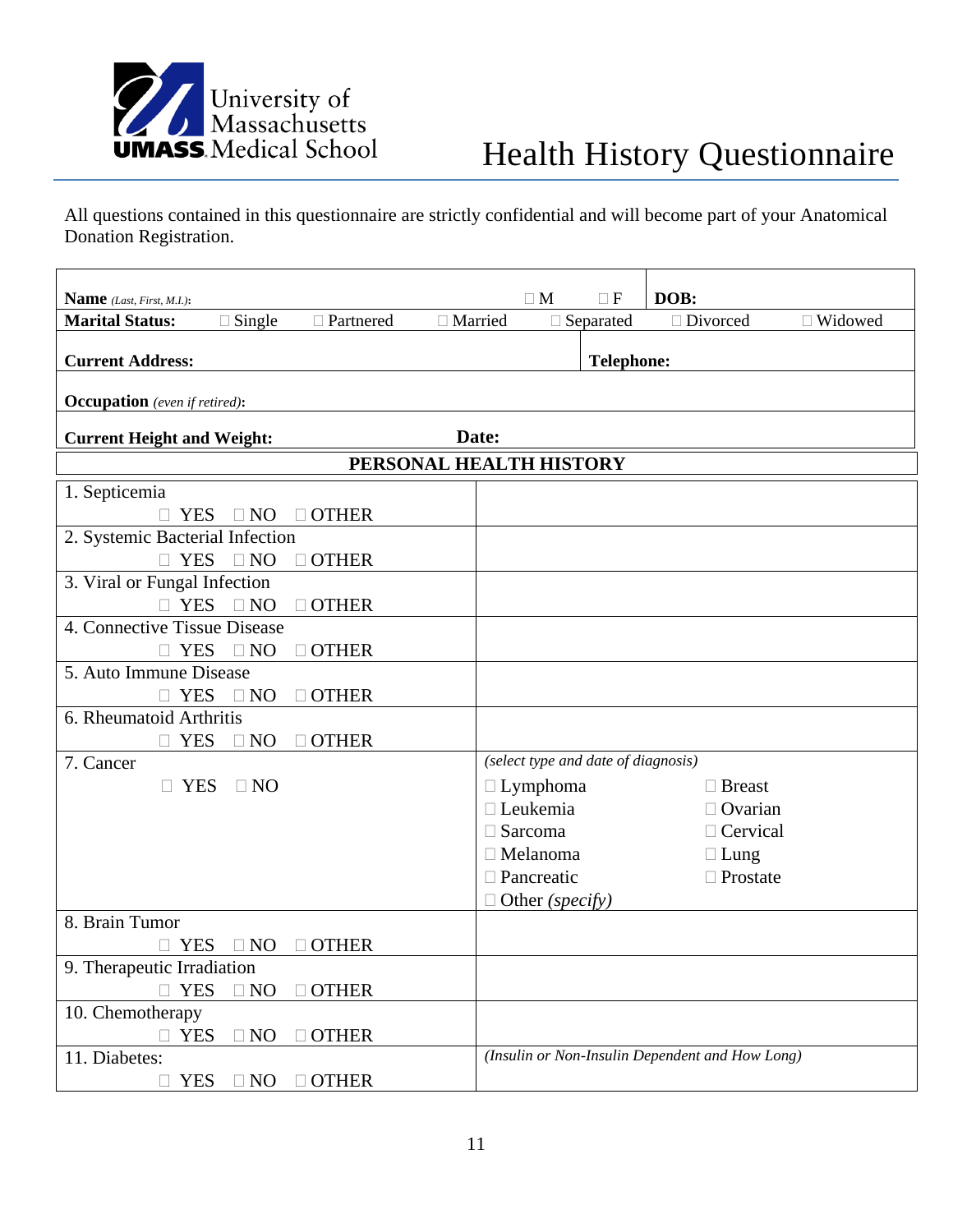| 12. Alzheimer's                                                        |                                               |
|------------------------------------------------------------------------|-----------------------------------------------|
| $\Box$ YES $\Box$ NO $\Box$ OTHER                                      |                                               |
| 13. Stroke                                                             | (date of stroke)                              |
| $\Box$ YES $\Box$ NO $\Box$ OTHER                                      |                                               |
| 14. Parkinson's                                                        |                                               |
| $\Box$ YES $\Box$ NO $\Box$ OTHER                                      |                                               |
| 15. Cruetzfeldt Jakob                                                  |                                               |
| $\Box$ YES $\Box$ NO $\Box$ OTHER                                      |                                               |
| 16. Multiple Sclerosis                                                 |                                               |
| $\Box$ YES<br>$\Box$ NO $\Box$ OTHER                                   |                                               |
| 17. Heart Disease                                                      |                                               |
| $\Box$ YES $\Box$ NO $\Box$ OTHER                                      |                                               |
| 18. Lung Disease                                                       |                                               |
| $\Box$ YES $\Box$ NO $\Box$ OTHER                                      |                                               |
| 19. Asthma                                                             |                                               |
| $\Box$ YES $\Box$ NO $\Box$ OTHER                                      |                                               |
| 20. Emphysema                                                          |                                               |
| $\Box$ YES $\Box$ NO $\Box$ OTHER                                      |                                               |
| 21. Tested Positive or Treated for TB                                  |                                               |
| $\Box$ YES $\Box$ NO $\Box$ OTHER                                      |                                               |
| 22. Kidney Disease                                                     |                                               |
| $\Box$ YES $\Box$ NO $\Box$ OTHER                                      |                                               |
| 23. Kidney/Gall Stones                                                 |                                               |
| $\Box$ YES<br>$\Box$ NO $\Box$ OTHER                                   |                                               |
| 24. Liver Disease                                                      |                                               |
| YES ONO<br>$\Box$ OTHER                                                |                                               |
| 25. Cirrhosis                                                          |                                               |
| $\Box$ YES $\Box$ NO $\Box$ OTHER                                      |                                               |
| 26. Hepatitis A, B, C                                                  |                                               |
| $\Box$ YES $\Box$ NO $\Box$ OTHER                                      |                                               |
| 27. Broken Bones                                                       |                                               |
| $\Box$ NO<br><b>YES</b><br>$\Box$ OTHER                                | (surgeries and dates)                         |
| 28. Joint Replacements                                                 |                                               |
| <b>YES</b><br>$\Box$ NO<br>$\Box$ OTHER<br>П                           |                                               |
| 29. Do you have hearing loss<br>$\Box$ OTHER                           |                                               |
| $\Box$ YES $\Box$ NO<br>30. Have you had an organ or tissue transplant |                                               |
| a. Cornea                                                              | $\Box$ NO<br><b>YES</b><br>$\Box$ OTHER       |
| b. Bone                                                                | $\square$ NO<br><b>YES</b><br>$\Box$ OTHER    |
| c. Skin                                                                | <b>YES</b><br>$\square$ NO<br>$\Box$ OTHER    |
| d. Heart                                                               | $\square$ NO<br><b>YES</b><br>$\Box$ OTHER    |
| e. Kidney                                                              | <b>YES</b><br>$\square$ NO<br>$\Box$ OTHER    |
|                                                                        |                                               |
| f. Dura Mater                                                          | <b>YES</b><br>$\square$<br>NO<br>$\Box$ OTHER |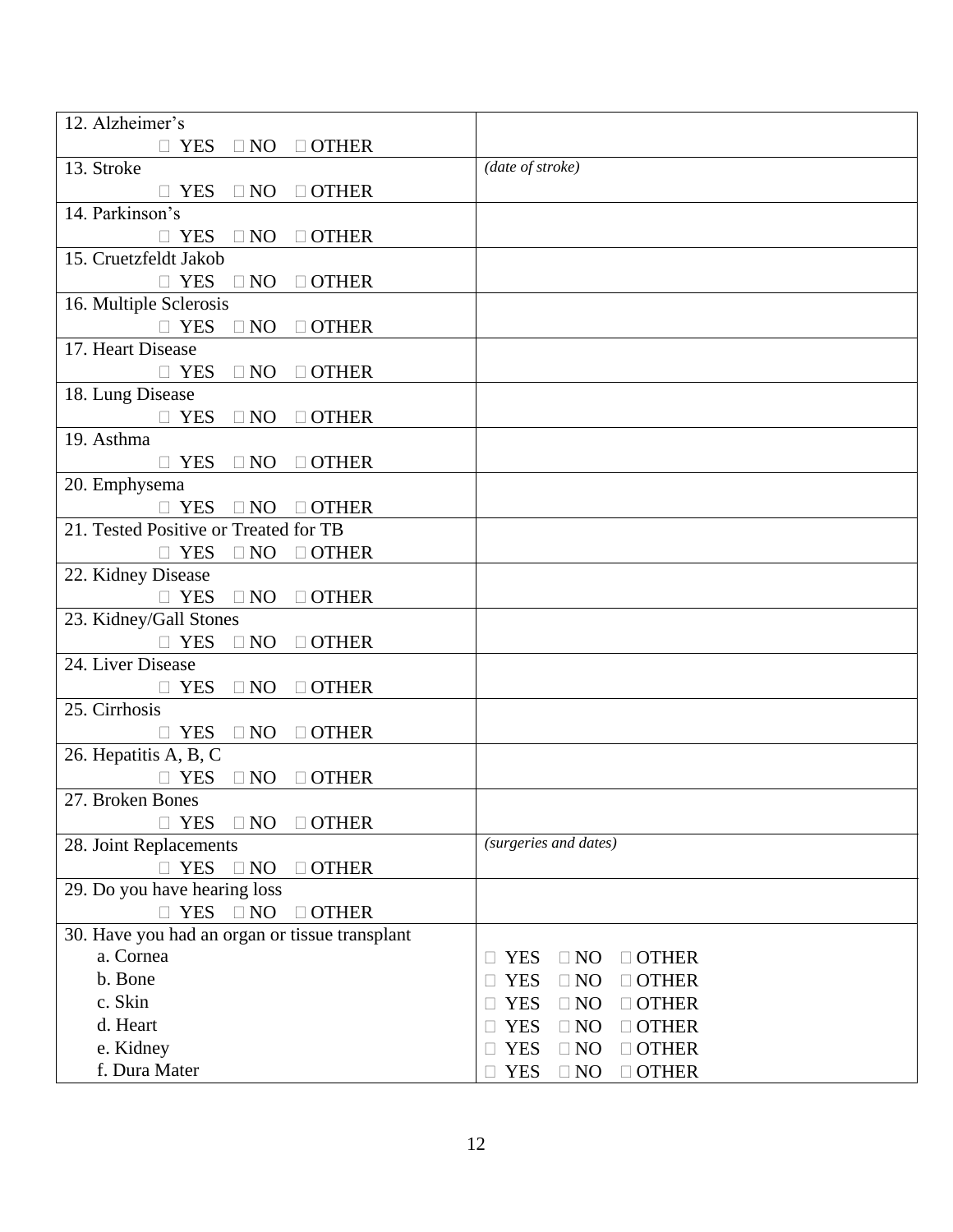| 31. Been rejected to donate blood                     | (when/why)                              |
|-------------------------------------------------------|-----------------------------------------|
| $\Box$ NO $\Box$ OTHER<br>$\Box$ YES                  |                                         |
|                                                       |                                         |
| 32. Immunized for:                                    |                                         |
| a. Flu                                                | $\Box$ OTHER<br><b>YES</b><br>$\Box$ NO |
| b. Tetanus                                            | $\Box$ OTHER<br><b>YES</b><br>$\Box$ NO |
| c. Hep. B. Vaccine                                    | $\Box$ NO<br>$\Box$ OTHER<br><b>YES</b> |
| d. HPV Vaccine (Human Papilloma Virus)                | $\Box$ OTHER<br>$\Box$ NO<br>YES        |
| 33. Have you been tested for HIV in the past year     | <i>(test result)</i>                    |
| $\Box$ NO<br><b>YES</b><br>$\Box$ OTHER               |                                         |
| 34. Smoke Tobacco                                     | (type, how often, how long)             |
| $\Box$ OTHER<br><b>YES</b><br>$\Box$ NO               |                                         |
| 35. Drink Alcohol                                     | (type, how often, how long)             |
| <b>YES</b><br>$\Box$ OTHER<br>$\Box$ NO               |                                         |
| 36. Do you currently use recreational or street drugs |                                         |
| $\Box$ OTHER<br>YES<br>NO.                            |                                         |

# **WOMEN ONLY**

| 37. Have you had: |                                   |
|-------------------|-----------------------------------|
| a. D&C            | $\Box$ YES $\Box$ NO $\Box$ OTHER |
| b. Hysterectomy   | $\Box$ YES $\Box$ NO $\Box$ OTHER |
| c. Cesarean       | $\Box$ YES $\Box$ NO $\Box$ OTHER |

*Please describe below in your own words, what being an anatomical donor means to you.*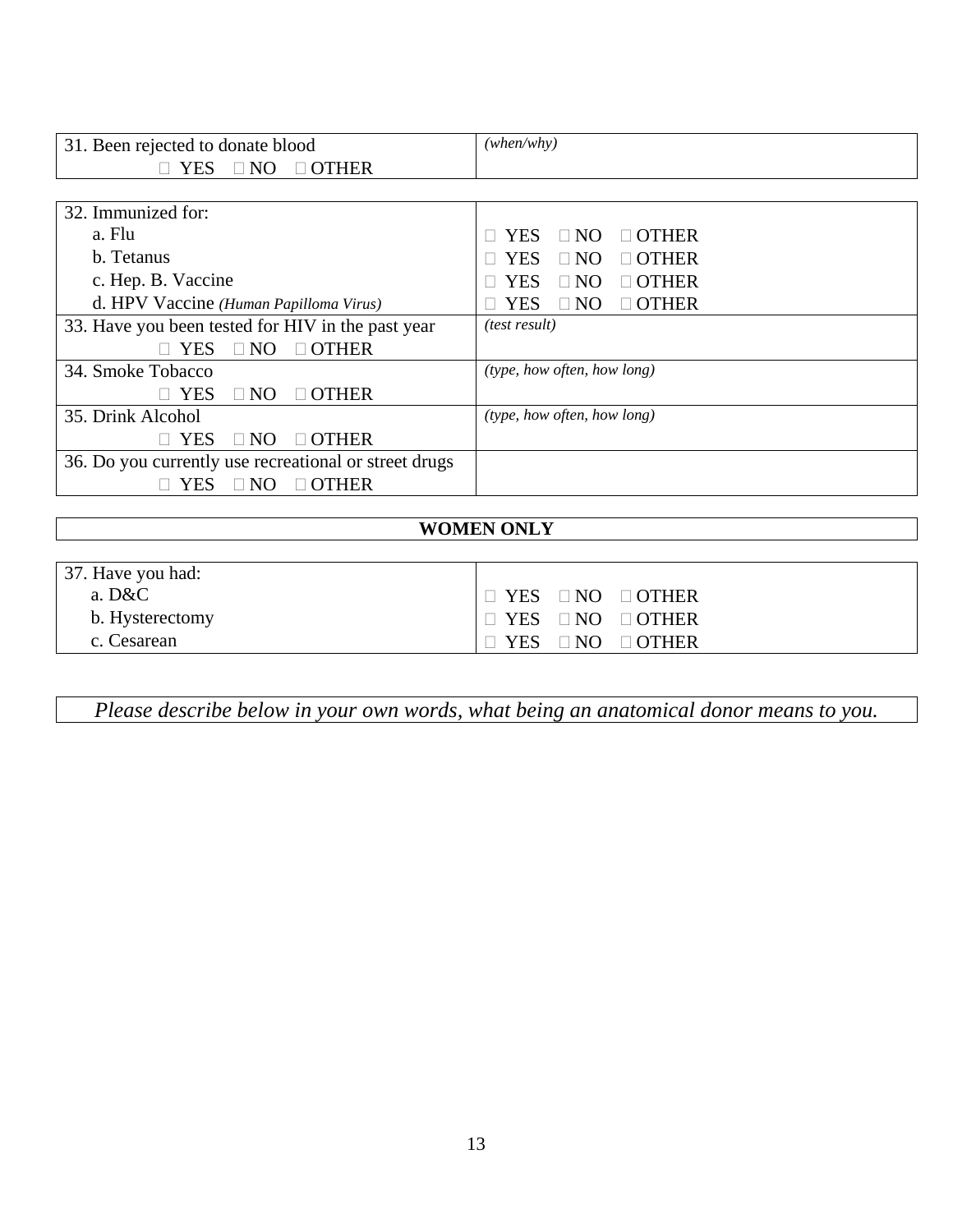

#### **Q. Why should I consider donating my body to science?**

A. This unique and priceless gift of the human body provides the opportunity for knowledge that is the foundation of all medical education and research. Bodies that are donated to medical schools are used to (1) educate medical students at the University of Massachusetts Medical School (UMMS) or other accredited medical schools, (2) they are used to educate non-physician healthcare workers and students at UMMS or other accredited schools of health sciences. (3) The bodies are used to train physicians and surgeons at UMMS or other accredited healthcare institutions. (4) The bodies are used in the development of medical devices, and therapeutic and diagnostic tools by researchers at UMMS and its scientific partners. (5) Bodies also are used in other research efforts at UMMS and affiliated institutions. Among these possible uses items (4) and (5) may involve shared use of the donor's remains by research partners in private corporations, and that this research could result in the development of biomedical products of commercial value. In all instances, the need for donations is great, and the gift is valued and honored beyond measure.

#### **Q. How can I donate?**

A. Potential Donors must complete a UMMS registration packet which includes executing the enclosed Instrument of Anatomical Gift in accordance with the Massachusetts Uniform Anatomical Gift Act. It is not sufficient to merely indicate intent on a donor card or driver's license. For the Instrument of Anatomical Gift to be valid, you must be of sound mind, over 18 years of age, and the Instrument must be signed by **two** witnesses who are 21 years of age or older. A donor must also choose an Executor or designated next-of-kin that is a responsible survivor, 21 years of age or older, that will act on the donor's behalf with UMMS' Anatomical Gift Program (Program).

You may withdraw your donation at any time by notifying UMMS in writing.

Please be aware that we no longer allow for family members to register a loved one when they are no longer mentally competent to sign the paperwork for themselves or after death. In order to be a registered anatomical donor with our program, an individual must make this decision with sound mind and of their own free will.

Please do not direct any questions to a funeral home, because they may not be able to provide accurate information about this program.

#### **Q. If I have additional questions, who should I contact?**

A. Please use ANY of the following:

**Telephone:** (508) 856-2460 **Fax:** (508) 856-2476 **Email:** ummsagp@umassmed.edu **Online:** www.umassmed.edu/anatomicalgiftprogram **Address:** Anatomical Gift Program Department of Radiology University of Massachusetts Medical School 55 Lake Ave. North Worcester, MA 01655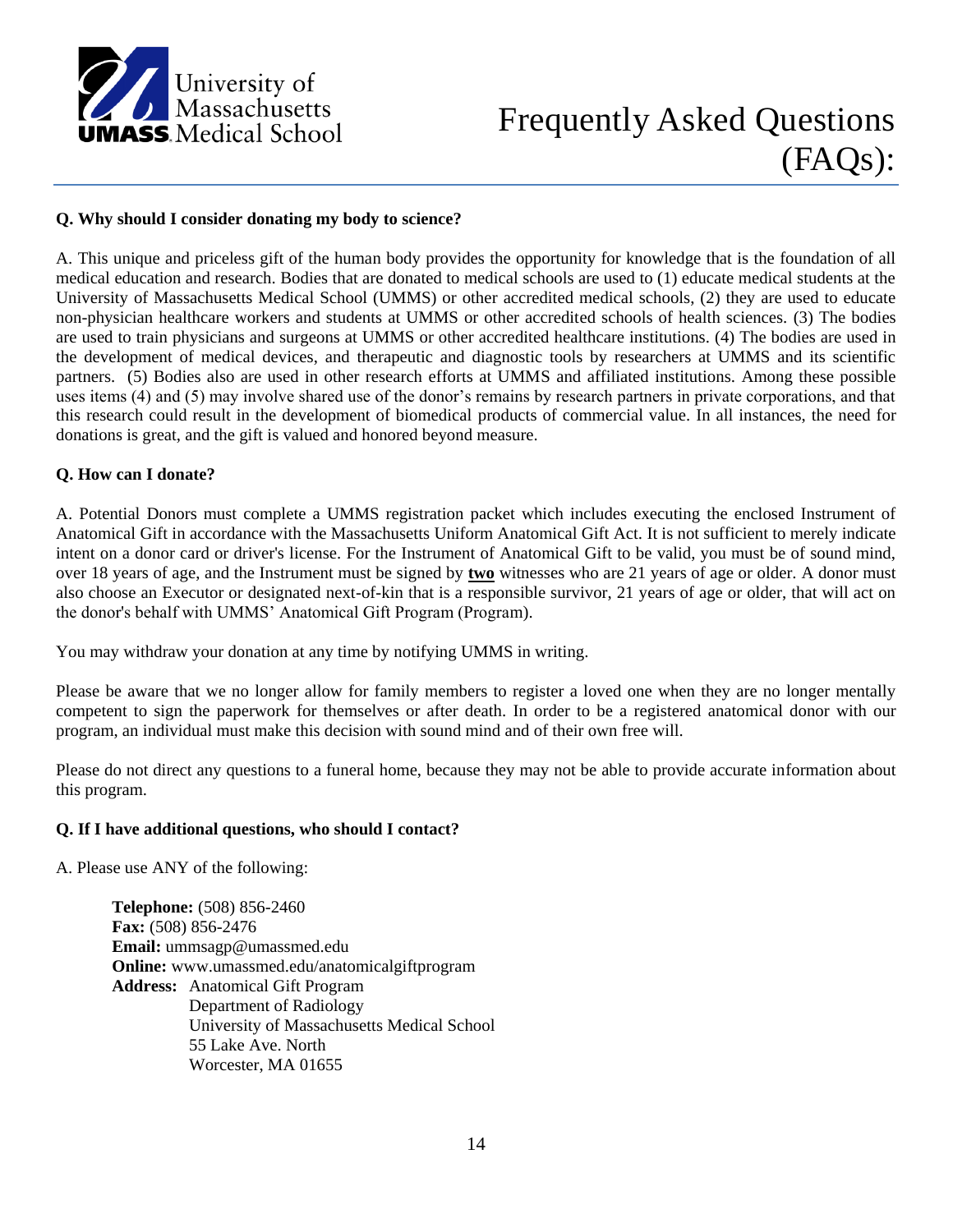#### **Q. Under what conditions are donations declined?**

A. UMMS may decline an anatomical gift for any reason. Several reasons a donation may be denied include, but are not limited to:

- a. Certain infectious/communicable diseases including but not limited to: AIDS/HIV, hepatitis, meningitis, sepsis, tuberculosis, Creutzfeldt Jacob disease;
- b. Extremes of weight;
- c. Jaundice;
- d. Signs of tissue decomposition
- e. Open wounds or extensive trauma at the time of death
- f. An autopsied body;
- g. Embalming that has occurred prior to the donation;
- h. Individuals with plans to donate their organs;
- i. Objections from the next-of-kin
- j. Current need of the program

#### **UMMS may, for any reason, decline an anatomical donation. Therefore, alternate funeral arrangements should be made known to the donor's Executor or next-of-kin.**

#### **Q. What happens when I am registered with the Program?**

A. Once UMMS receives your fully completed registration materials, you will receive a letter of acknowledgement and a wallet donor card. It is your responsibility to communicate with your next-of-kin or executor to ensure that your wishes are followed.

UMMS will communicate in writing with a potential donor if there are any concerns with the application or if the application is not property completed.

#### **Q. Who needs to be notified?**

A. You should notify your family, close friends, physician and attorney (if applicable) of your decision to donate your body to UMMS' AGP. You should update end-of-life decisions and legal paperwork. Typically, your HIPPA form and Health Care Proxy must include the Executor and next-of-kin that will act on your behalf at the time of death. If you live part-time in another state, you should also register as a donor in that state. More information can be found online at: http://anatbd.acb.med.ufl.edu/usprograms

#### **Q. What happens at the time of death?**

A. **Immediately** following the passing of the donor, the next-of-kin, Executor or healthcare professional must contact UMMS at the contact listed above to confirm that UMMS will accept the anatomical gift. If UMMS accepts the anatomical gift, UMMS will contact a contracted funeral home to arrange for transportation of the donor's body to UMMS. Under no circumstances should the next-of-kin, executor, family or medical professionals arrange for the transportation themselves. It is essential that the donor's body be transported to UMMS within 24 hours of the time of death, unless specific permission is granted by UMMS.

#### **Q. After death, what paperwork needs to be completed?**

A. A UMMS-contracted funeral home will contact the Executor or next-of-kin to obtain the necessary information to complete the death certificate and other necessary paperwork. Once the necessary forms have been completed and returned to the funeral home, the family may contact the Town Clerk's office to order certified death certificates. Additionally, the surviving spouse should contact the Social Security Office for information regarding death benefits.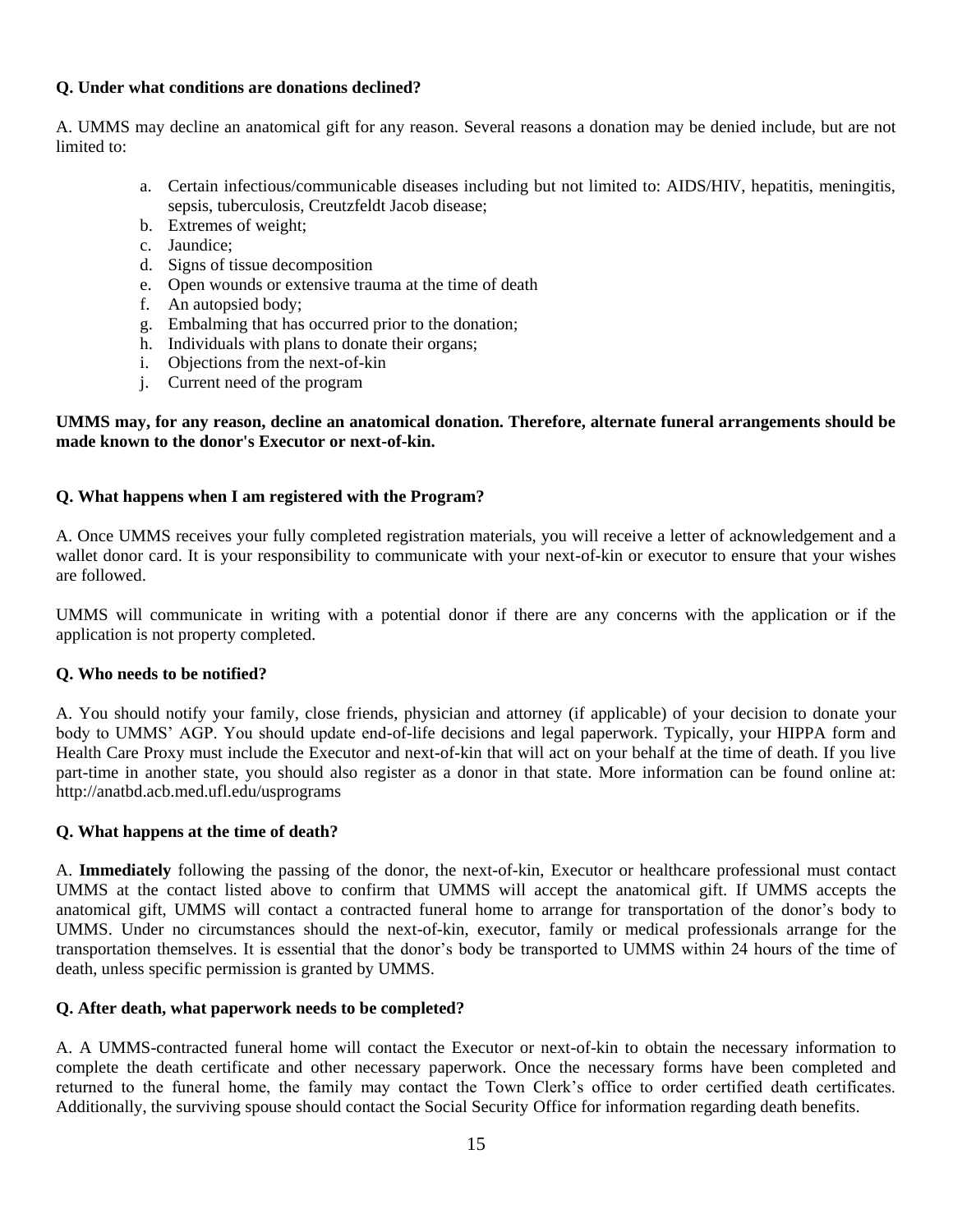The family is responsible for contacting any newspapers if the family wishes to submit an obituary. The newspaper may contact our program if the newspaper requires verification of the death for publication.

#### **Q. How long will UMMS keep my body?**

A. UMMS may keep the donors remains for a period of one to three years before final disposition is made. Occasionally certain anatomic parts (particularly skeletal and nervous system components) may be retained for longer periods of time, even up to ten years. In such cases, at the end of their period of use, those tissues are subject to disposition. The donors' remains or cremains returned for disposition may not include tissues that are being retained longer for ongoing medical research or educational purposes. In those instances, at the conclusion of their use the retained tissues will be cremated and buried at the Pine Hill Cemetery in Tewksbury, MA in a UMMS registered grave.

#### **Q. What will my body be used for?**

A. There are many uses to which anatomical gifts may be used in the advancement of science. Upon acceptance of the gift of the donors' body, UMMS may in its sound judgment and sole discretion determine which of these uses my gift will best serve. These uses include:

- 1. Education of medical students at UMMS or another accredited medical school.
- 2. Education of non-physician healthcare workers at UMMS or another accredited school of health sciences.
- 3. Training of physicians and surgeons at UMMS or other accredited healthcare institutions.
- 4. Development of medical devices, and therapeutic and diagnostic tools by researchers at UMMS and its scientific partners.
- 5. Other research efforts at UMMS and affiliated institutions.

Among the possible uses, items (4) and (5) may involve shared use of my remains by research partners in private corporations. This research could result in the development of biomedical products of commercial value.

#### **Q. Will UMMS provide my family with a report of studies completed from my body?**

A. No. However, the Executor or next-of-kin may inquire as to the approximate timeline for final disposition.

#### **Q. What happens to my remains when the studies are complete?**

A: At the conclusion of studies, which may be up to three years after death, UMMS will be responsible for final disposition according to the donor's election on the Instrument of Anatomical Gift. If the donor chooses for their remains to be returned to their next-of-kin UMMS will notify the executor or next-of-kin for instructions regarding the disposition of the remains. If UMMS is not able to carry out the instructions for any reason (including but not limited to the Executor's and/or next-of-kin's refusal to accept the remains), UMMS will arrange for my body to be cremated, and buried at the expense of UMMS in the Pine Hill Cemetery in Tewksbury, Massachusetts, in a UMMS registered grave.

#### **Q. What are the costs associated with donating my body?**

A. Massachusetts law prohibits payment for a body donation. However, UMMS pays for the following:

- Filing the donor's initial death certificate
- Obtaining a burial/transit permit
- Transportation WITHIN Massachusetts
- Cremation
- The interment of cremated remains in a marked grave at the Pine Hill Cemetery in Tewksbury, Massachusetts or